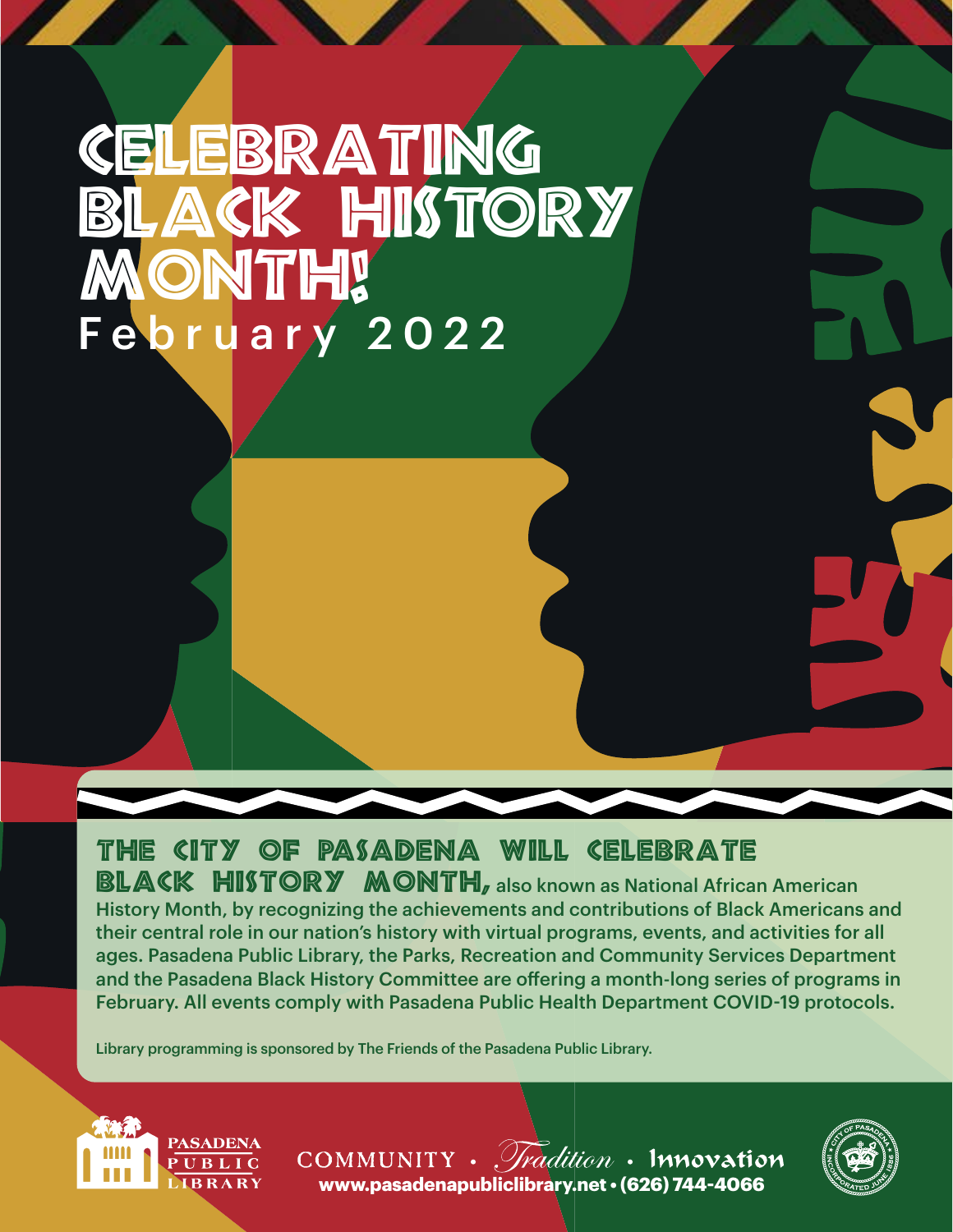## For Children

#### **Telling Tales with Nick Smith**

Join library staffer and storyteller Nick Smith as he shares a mix of folktales and historical pieces about African Americans. Find these stories, and more on the Library's YouTube channel [\(https://www.youtube.com/user/pasadenalibrary\)](https://www.youtube.com/user/pasadenalibrary). Perfect for school age kids and their families. Available 24/7 on demand. Presented in partnership with Pasadena Media.

#### **Family Stories in celebration of Black History Month**

Children will hear joyful stories about family and make a special African craft. *For ages 3-5 and their caregivers.*

#### **Thursday, Feb 10 • 10:30 a.m. • Linda Vista Branch Library**

#### **Faith Ringold Story Quilts**

Come hear the story "Tar Beach," artist Faith Ringold's first children's book based upon her beautiful quilt of the same name. Then design your own paper story quilt masterpiece!



#### **Saturday, Feb. 19 • 11:30 a.m. • Santa Catalina Branch Library**

#### **More than the Peanut**

Join us as we learn about George Washington Carver and complete nature-focused STEAM activities inspired by his life. *For ages 6 and up.* To attend this program sign up at https:// pasadena.evanced.info/signup/EventDetails?EventId=5384.

**Thursday, Feb. 24 • 4:30 p.m. • Lamanda Park Branch Library**

### **Special Chocolate Storytime in honor**

#### **of Black History Month**

Join us for an afternoon of storytelling and village building, featuring stories authored by and/or about African Americans, read by Ayesha Randall. Kids will have fun, listening to stories, making crafts and new friends.

#### **Friday, Feb. 25 • 4 p.m. • La Pintoresca Branch Library**

## For Teens

#### **Out of the Pantry Cooking Class for Teens**

Cook up a tasty dish with ingredients from the pantry. To celebrate Black History Month, we'll be learning about and making calas, Creole rice

fritters. Cooking supplies available. Please refer to the equipment, ingredients list and confirmation email for further instructions to ensure you're prepared for the lesson. For teens only. To attend the cooking class, sign up at [https://pasadena.evanced.info/signup/](https://pasadena.evanced.info/signup/EventDetails?EventId=5180) [EventDetails?EventId=5180](https://pasadena.evanced.info/signup/EventDetails?EventId=5180).

**Monday, Feb. 7 • 4 p.m. • Zoom** 

## For Adults

#### **Beyond the Book – PPL's Book Groups**

Our book groups are now being offered in-person and virtually, two different formats that allow you to keep in contact with your fellow book lovers as you discuss new books together.

Need a copy of the book? Place a hold on a physical copy using our Library catalog [\(https://pasadena.ent.sirsi.net/client/en\\_US/](https://pasadena.ent.sirsi.net/client/en_US/) default) and pick it up at any of our branch libraries. You can also download an eBook version using your Pasadena Public Library card one of two ways: Via Cloud Library [\(https://ebook.](https://ebook.yourcloudlibrary.com/library/PasadenaPublicLibrary) [yourcloudlibrary.com/library/PasadenaPublicLibrary](https://ebook.yourcloudlibrary.com/library/PasadenaPublicLibrary)) or Via Overdrive [\(https://pasadena.overdrive.com/](https://pasadena.overdrive.com/))

#### **Great Literature Discussion Group**

In celebration of Black History Month in February we will read *Song of Solomon* by Toni Morrison. Call (626) 744-7266 for the reading schedule.

**Mondays (except Feb. 21) • 10 a.m. Lamanda Park Branch Library**

**Hastings Branch Book Chit Chat** Call (626) 744-7262 for meeting dates and book titles.

### **Allendale Book Discussion**

In celebration of Black History Month we will discuss *Beloved* by Toni Morrison.

**Saturday, Feb. 5 • 10:30 a.m. • Allendale Branch Library**

#### **iBook Club**

"New Adult" readers in their 20s and 30s, including participants using speech-generating devices. Sign up for the February iBook Club at [https://pasadena.evanced.info/signup/Event](https://pasadena.evanced.info/signup/EventDetails?EventId=5309) Details?EventId=5309.

**Mondays, Feb. 14 • 3–4 p.m. • Zoom**

#### **Hill Avenue Book Club**

In celebration of Black History Month we will discuss *Libertie* by Kaitlyn Greenidge Sign up at [https://pasadena.](https://pasadena.evanced.info/signup/EventDetails?EventId=5382) [evanced.info/signup/EventDetails?EventId=5382](https://pasadena.evanced.info/signup/EventDetails?EventId=5382).

**Saturday, Feb. 19 • 10:30 a.m. • Zoom**

#### **West Pasadena Book Discussion Group**

*Linda Vista and San Rafael branches joint book group* Will discuss *Vanishing Half* by Britt Bennett. Sign up at [https://pasadena.evanced.info/signup/](https://pasadena.evanced.info/signup/EventDetails?Eventid=5447) [EventDetails?Eventid=5447](https://pasadena.evanced.info/signup/EventDetails?Eventid=5447).

**Saturday, Feb. 19 • 11 a.m. • Zoom**

#### **Pasadena Readers**

In celebration of Black History Month we will discuss *Beloved*  by Toni Morrison.

**Monday, Feb. 28 • 3-4:30 p.m. • Santa Catalina Branch Library**

## **CRAFTS**

Enjoy fun, free take-and-make crafts that are simple and easy to make! Follow the instructions below to reserve your craft kit. Kits are limited to one per participant. You will be notified by email where and when your kit is available for pickup. Kits contain the necessary craft materials and instructions to help guide you in creating the craft. Additional household items may be needed. Kits not picked up by a certain date will be released to those on the waiting list. *For all ages unless specified.*

#### **Take and Make: Craft Inspired by Artist Jean-Michael Basquiat**

Let the inspiration of Jean-Michel Basquiat's graffiti street art inspire you to paint a self-portrait in the same style. Sign up for your kit at [https://cityofpasadena.libwizard.](https://cityofpasadena.libwizard.com/f/PPLSelfPortrait) [com/f/PPLSelfPortrait](https://cityofpasadena.libwizard.com/f/PPLSelfPortrait) while supplies last. Sign-ups begin at Feb. 1. Kits can be picked up at San Rafael Branch Library. **Tuesday, Feb. 1** While supplies last

#### **Take & Make: 3D Paper Rockets**

Take inspiration from an African American STEM pioneer and build a launchable paper rocket! Rocket supplies and a short bio of an African American trailblazer are included. Sign up for your kit at [https://cityofpasadena.libwizard.](https://cityofpasadena.libwizard.com/f/rocket_ship3D) [com/f/rocket\\_ship3D](https://cityofpasadena.libwizard.com/f/rocket_ship3D) while supplies

last. Sign-ups begin Monday, Feb. 14. Kits can be picked up at Hastings Branch Library. *For ages 5-12.* **Monday, Feb. 14 •** While supplies last

#### **Crafting with Tiff & Tosh**

Join us on Instagram Live at **[@pasadenalibrary](https://www.instagram.com/pasadenalibrary/?hl=en)** and learn how to make special crafts in honor of Black History Month. **Mondays, Feb. 7 & 21 • 3 p.m. Instagram Live**







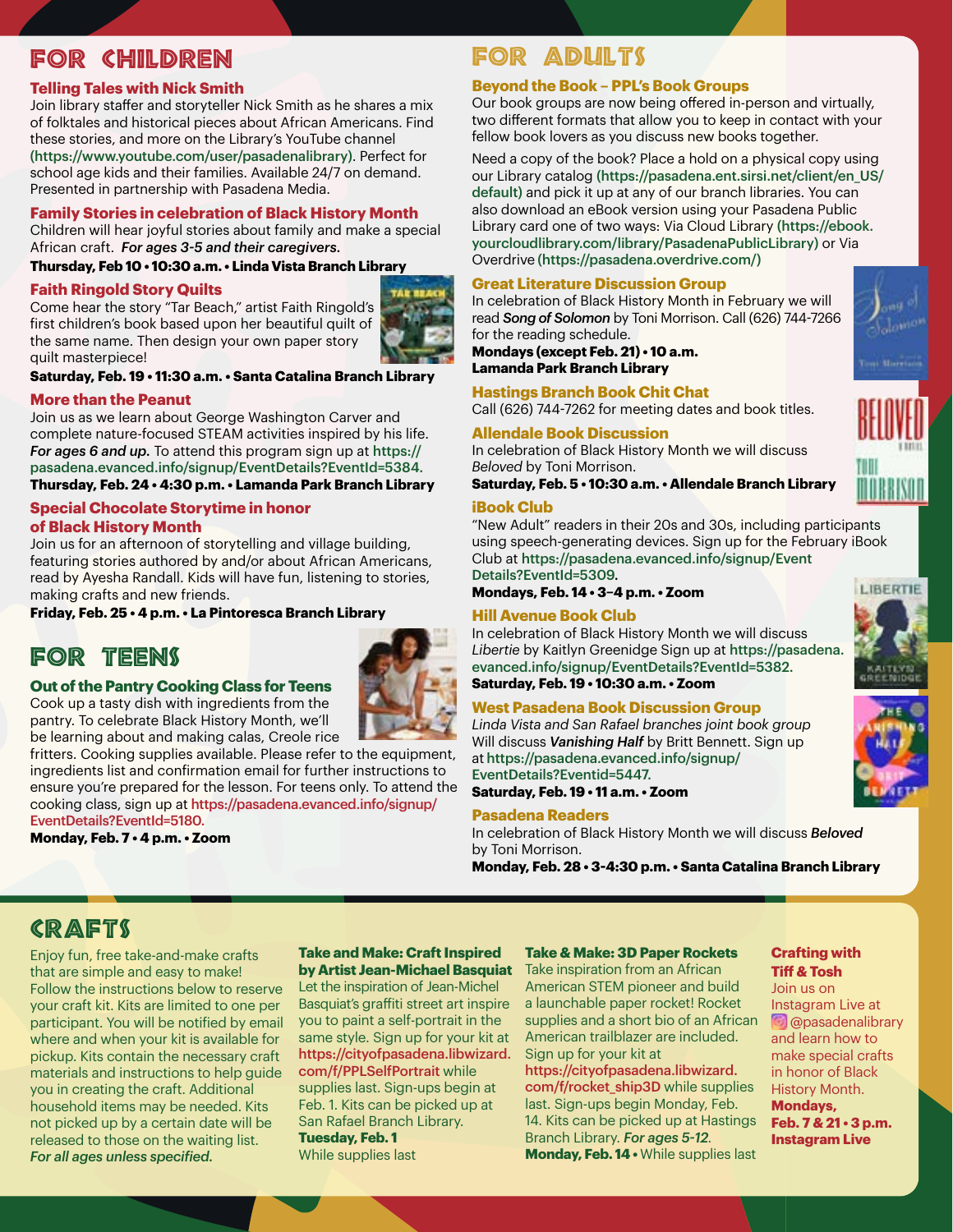## **EVENTS**



#### **Keenan Norris:** *The Confession of Copeland Cane*

A significant new voice in fiction, Keenan Norris has written what may be one of the defining novels of the the intersection between Black Lives Matter and COVID-19. Set in East Oakland, California in a very near future, the book introduces us to a prescient and contemporary voice, one whose take on coming of age in America becomes a startling reflection of our present moment. To attend the program

on Zoom sign up at [https://pasadena.evanced.info/signup/](https://pasadena.evanced.info/signup/EventDetails?EventId=5375) [EventDetails?EventId=5375](https://pasadena.evanced.info/signup/EventDetails?EventId=5375). **Thursday, Feb. 3 • 5 p.m. • Zoom**



#### **PARTNERS TO Donzaleigh Abernathy: Partners to** *History: Martin Luther King Jr., Ralph David Abernathy, and the Civil Rights Movement*

Ralph David Abernathy and Martin Luther King, Jr. were inseparable and together helped to establish what would become the modern American

Civil Rights Movement. Donzaleigh Abernathy, Ralph's youngest daughter, has written *Partners to History* as a testament to the courage, strength and endurance of these men who stirred a nation with their moral fortitude. She also pays tribute to the thousands of unsung heroes—the other partners to this history—who were foot soldiers in the endless struggle for freedom, justice and equality. To attend the program on Zoom sign up at [https://pasadena.evanced.](https://pasadena.evanced.info/signup/EventDetails?EventId=5121) [info/signup/EventDetails?EventId=5121](https://pasadena.evanced.info/signup/EventDetails?EventId=5121). **Saturday, Feb. 5 • 2 p.m. • Zoom**

#### **Favorite Poems from the Pasadena Rose Poets**

The Pasadena Rose Poets celebrate Black History Month reading from a selection of their work as well as poems from favorite poets past and present. To attend the program on Zoom sign up at [https://pasadena.evanced.info/s](https://pasadena.evanced.info/
signup/EventDetails?EventId=5376)ignup/EventDetails?EventId=5376. **Monday, Feb. 7 • 5 p.m. • Zoom**

#### **A Century of Black Pioneers in Pasadena and Los Angeles**

Many people don't realize how deep the roots the African American community has in Southern California. This talk explores the stories of pioneering local Black individuals and communities from the past century, presented by Dave Nufer and Steven McCall. To attend the program on Zoom sign up at

[https://pasadena.evanced.info/signup/](https://pasadena.evanced.info/signup/EventDetails?EventId=5381) [EventDetails?EventId=5381.](https://pasadena.evanced.info/signup/EventDetails?EventId=5381)

**[Wednesday,](https://pasadena.evanced.info/signup/EventDetails?EventId=5381) Feb. 16 • 5 p.m. • Zoom**

#### **African American Firefighters Museum Tour**

Join museum historian Brent Burton for a virtual tour of the Los Angeles Firefighters Museum, the first and only free-standing museum dedicated to the African American firefighter experience in the United States. To attend the program on Zoom sign up at [https://pasadena.evanced.info/signup/Event](https://pasadena.evanced.info/signup/EventDetails?EventId=5452) Details?EventId=5452.

**Tuesday, Feb. 22 • 5 p.m. • Zoom**



#### **Jasmine Elizabeth Smith:**  *South Flight*

Poet Jasmine Elizabeth Smith presents her poetry collection *South Flight*, a eulogy and unabashed love letter to the history of Black sovereignty, community and resistance in Oklahoma. *South Flight* is set in Boley, Oklahoma in the wake of the Tulsa Race Riots, the worst race riot in U.S. history, and escalating violence toward African Americans across the South in what historians would later call the Red Summer. To attend

the program on Zoom sign up at [https://pasadena.evanced.info/](https://pasadena.evanced.info/signup/EventDetails?EventId=5385) [signup/EventDetails?EventId=5385](https://pasadena.evanced.info/signup/EventDetails?EventId=5385).

**Thursday, Feb. 24 • 5 p.m. • Zoom**



#### **Conversation about** *Passing*

Join us for a discussion of Nella Larsen's book, *Passing*, led by Denise McIver, research librarian from the California African American Museum, and Pasadena Public Library librarians Diane Walker and Christine Reeder. *Passing* is the story of Irene Redfield, a Black woman living an affluent, comfortable life with her husband and children in the thriving neighborhood of Harlem in the 1920s. When she reconnects with her childhood friend Clare Kendry, who is similarly light-skinned, Irene discovers that Clare has

been passing for a white woman after severing ties to her past—even hiding the truth from her racist husband. To attend the program on Zoom sign up at [https://pasadena.evanced.info/signup/Event](https://pasadena.evanced.info/signup/EventDetails?EventId=5386) Details?EventId=5386.

**Saturday, Feb. 26 • 2 p.m. • Zoom**

## **EXHIBITS**

#### **Celebrating Diversity Through Photography Exhibit**

Artist Alfred Haymond is a self-taught yet accomplished photographer whose approach is described simply as, "observational photographer, the art of finding those mundane occurrences happening all around us and visually documenting them."

**Hastings Branch Library**

#### **Reflections**

The premise for artist Dr. Patricia Woodlin's exhibition is to share or "reflect" on the unique point of view from a Woman of Color on contemporary and historical topics (Blacks Lives Matter, social and political injustice and mental health) as seen through her creatively diverse artistic perspective (photomontage, collage, mixed-media and assemblage).

Artist, Dr. Patricia Woodlin is a retired art education professor at California State University, Los Angeles. Dr. Woodlin's art is a reflection of her inner journey after years of teaching students. Through her endless manipulation of found images, she creates artworks that reflect her personal experiences and richness of her diverse ancestry.

**Hastings and Linda Vista Branch Libraries**